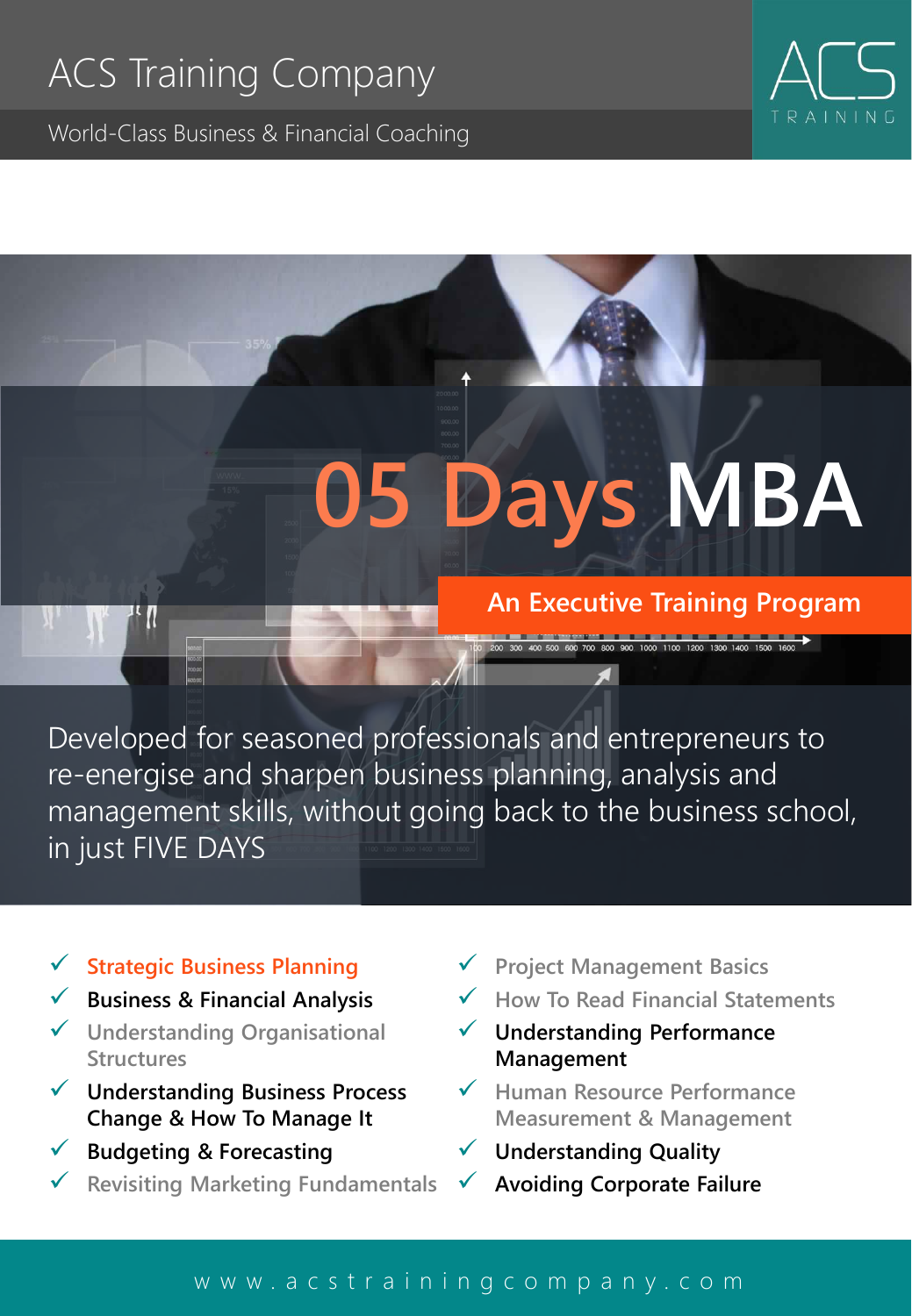#### Program Overview

**05 Days MBA** is a compact yet powerful training program especially designed for **seasoned business executives** as well as **entrepreneurs**.

With an objective to re-energise and sharpen business planning, analysis and management skills, without going back to the **business school**, the program is delivered through **five** packed training sessions usually scheduled over **consecutive Saturdays**.

The program comprises of **interactive presentations**  and discussion sessions covering a wide range of subjects related to **strategy** & **business management**. The participants will learn and refresh their understanding of key **strategic planning, business analysis** and **performance management** issues.

Upon completing this training program, you can Upon completing this training program, you can expect to regain/energise the **ability to see through**  expect to regain/energise the **ability to see through your business more clearly and more objectively**. **your business more clearly and more objectively**.

With the luxury of having many years of hard earned experience behind you, re-visiting the **concepts, frameworks** and **tools**, that you possibly once studied at the business school will have a **synergistic effect**. All theoretical concepts will start to make more sense and will suddenly appear more relevant to your professional lives than you ever thought.

Also, if you have missed-out on recent **new developments** in the management theory & concepts, this program aims to effectively bridge that gap by **updating** your knowledge with the crux of developments ever since you left formal education.

**Should you take this plunge, why stop here!** You can continue to build on the journey you have started by taking **advanced** and **optional** levels of the same program which have been developed to deliver more detailed knowledge and further sharpen the skills in just over **10 additional days**, spread over a period of your choice.

# TRAININ



#### [w w w . a c s t r a i n i n g c o m p a n y . c o m](http://www.acstrainingcompany.com/)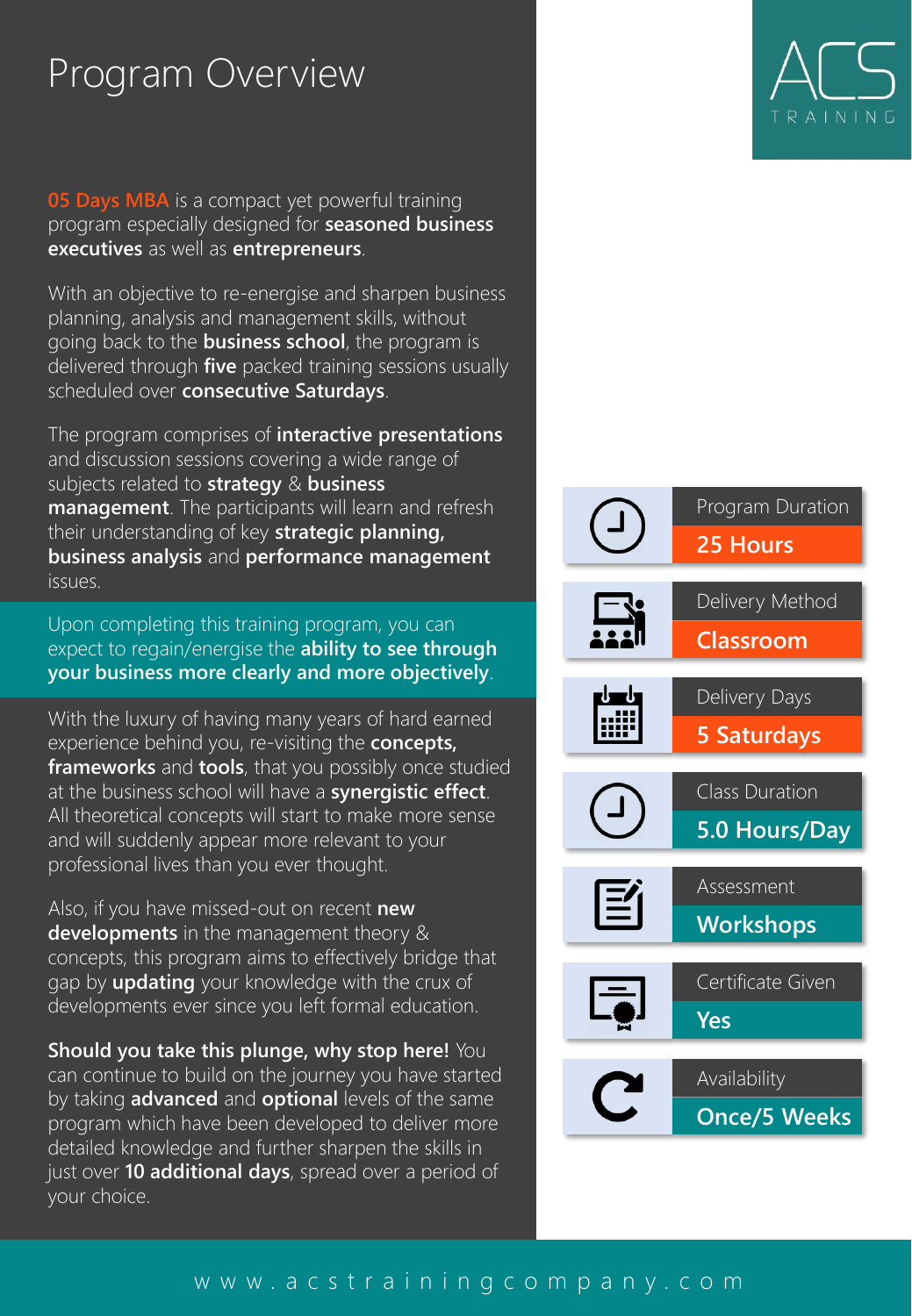#### Curriculum

**05 Days MBA** is an executive training program covering a wide range of subject areas.

On **day one** we will take a deep dive into **strategic planning process**, breaking it down into understanding our **business environment**, understanding the **competitive forces** in that environment and methods of finding competitive advantage by leveraging our **strengths** and overcoming our **weaknesses**.

From **day two** onwards, we will move systematically from broader strategic picture to understanding business & organisational structures, business processes, financial analysis, financial statements review, budgeting & forecasting, marketing fundamentals and project management.

**Day five** will be entirely dedicated to **performance management**, including qualitative performance measures, human resource aspects of performance measurement, concept of quality and predicating & preventing corporate failure.

#### **Subject Area Weighting**



#### **1 Day One**

- ✓ Revising The Business Strategy Basics
- ✓ Understanding Business Environment & Competitive Forces
- ✓ Understanding Internal Resources, Capabilities & Competencies
- ✓ Strategies For Competitive Advantage

#### **2 Day Two**

- ✓ Methods of Strategic Development
- ✓ Understanding Organisational Structures
- ✓ Understanding Business Process Change & How To Manage It

#### **3 Day Three**

- ✓ Fundamentals of Financial Analysis
- ✓ How To Read Financial Statements
- ✓ Fundamentals of Budgeting & Forecasting

#### **4 Day Four**

- $\checkmark$  Revisiting The Marketing Fundamentals
- ✓ Project Management Basics

#### **5 Day Five**

- ✓ Understanding Performance Management
- ✓ Human Resource Performance Measurement & Management
- ✓ Understanding Quality
- ✓ Avoiding Corporate Failure

#### [w w w . a c s t r a i n i n g c o m p a n y . c o m](http://www.acstrainingcompany.com/)